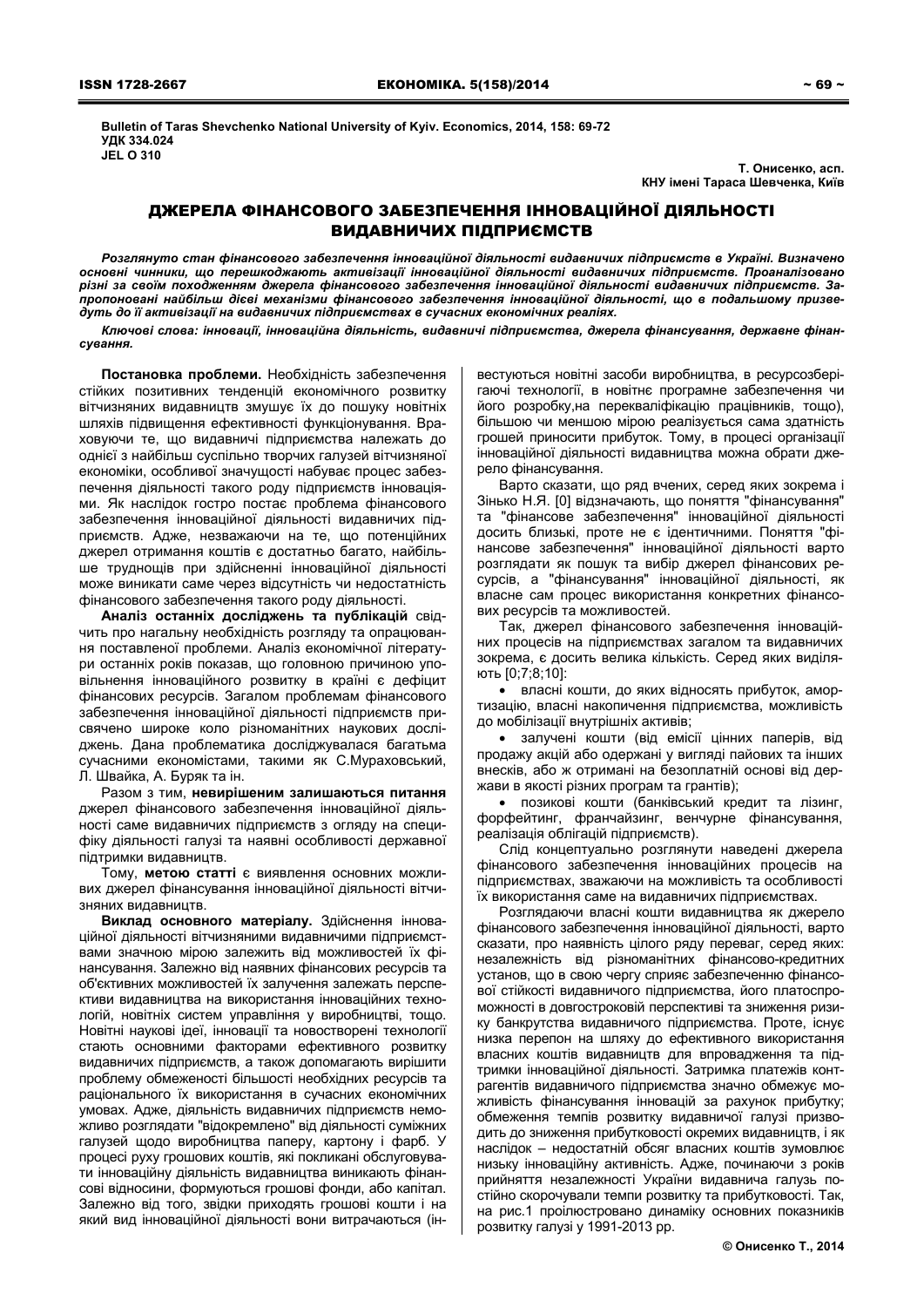

Рис. 10. Динаміка основних показників книговидання в Україні у 1991–2013 рр.

#### *Ⱦɠɟɪɟɥɨ: ɪɨɡɪɨɛɥɟɧɨ ɧɚ ɨɫɧɨɜɿ ɞɚɧɢɯ [3;4].*

Можемо зробити висновок, що зважаючи на відсутність тенденцій до стрімкого зростання основних показників розвитку галузі використання власних коштів видавництва як джерела фінансового забезпечення власної інноваційної діяльності стає майже не можливим.

Тому більш доцільним буде використання залучених коштів для фінансового забезпечення інноваційних процесів на видавництві. Але й тут існує ряд недоліків та ряд переваг використання такого роду коштів. Одним з найбільших недоліків використання такого роду джерел фінансування для видавничих підприємств є те, що розміщення цінних паперів є складним і занадто дорогим процесом. У видавничій галузі переважають малі видавничі (94,2%) та поліграфічні підприємства (91,3%). Видавнича діяльність характеризується привабливістю з точки зору ведення бізнесу, що підтверджується обсягом залучених інвестицій і організацією численних приватних підприємств. Частка суб'єктів приватної форми власності у видавничій справі становить понад 85,3% [9]. Тобто масштаби діяльності та виробництва вітчизняних видавничих підприємств не дозволяють повною мірою скористатись залученими коштами від цінних паперів та продажу акцій. Натомість, досить популярним та дієвим на сьогодні залишається процес використання наданих державою коштів для фінансового забезпечення інноваційної діяльності видавництв. Адже, в Україні до 1 лютого 2015 р. діятиме норма про надання податкових пільг суб'єктам видавничої діяльності. Також діє ряд урядових та державних програм на підтримку та фінансування інноваційної діяльності загалом та у видавничій сфері зокрема. Тому, залучення державних коштів для фінансування інноваційної залишаться в нашій країні досить популярним.

Велика кількість іноземних вчених дотримуються думки, що саме держава повинна приймати активну үчасть у фінансовому забезпеченні та залученні коштів для активного розвитку інноваційної діяльності малими та середніми підприємствами. Так, корейський вчений Й. Парк [11], вважає, що існує загальний макроекономічний закон розвитку моделей фінансового забезпечення інноваційної діяльності підприємств, і він проявляється у тому, що зародження національних інноваційних систем потребує підвищення фінансової ролі держави у здійсненні новітніх наукових досліджень; держава повинна активно співпрацювати з приватними підприємствами саме як фінансове джерело інноваційної активності останніх.

Успішним прикладом участі держави у фінансуванні інноваційної діяльності видавничих підприємств є канадський досвід. в Канаді задіяно й механізми непрямої допомоги. Стосуються вони пільгових поштових тарифів на перевезення та розповсюдження друкованої продукції канадських видавців, сфери оподаткування [6]. Федеральний уряд Канади та провідні банки країни заснували низку програм з надання позик і кредитів видавцтвам. З 1998 року діє "Програма надання позик для канадських книговидавців і книгорозповсюджувачів". За її умовами, в процесі фінансування інноваційної діяльності видавництв бере участь Королівський банк Канади. Також, створений Фонд розвитку культурних галузей, який патронується федеральним урядом і Канадським банком ділового розвитку, беручи участь у дотаційних програмах даного фонду, канадські видавці мають змогу забезпечити собі безперервний розвиток інноваційної діяльності.

Останніми роками в Україні не менш популярним джерелом фінансового забезпечення інноваційної діяльності підприємств є позикові кошти. Вони надають можливість розвитку виробництва, збільшення прибутковості власного капіталу, швидкого оновлення основних виробничих засобів без значних одноразових витрат. Поряд з цим, традиційні джерела позикових коштів, такі, як банківський кредит, форфейтинг, тощо мають ряд загроз та недоліків для видавничих підприємств. Так, варто згадати про високий ступінь ризику неповернення, та як наслідок ризику втрати підприємства в цілому. Проблеми гарантій або застави, необхідних для кредитування також є актуальними для видавництв. Щодо форфейтингу, то варто сказати, що це фінансова операція, що перетворює комерційний кредит на банківський. До нього вдаються з метою акумулювання фінансових коштів при реалізації інноваційного проекту, якщо інвестору бракує коштів [2, с.281]. Використання такого роду позикових коштів для фінансового забезпечення інноваційної діяльності має ряд переваг: прискорює оборот капіталу, знижує ризик неплатежів, зменшує розмір дебіторської заборгованості. Проте потрібно додати, що форфейтинг є одним з найбільш дорогих джерел фінансування, оскільки кредит здійснюється через посередника. До того ж, беручи до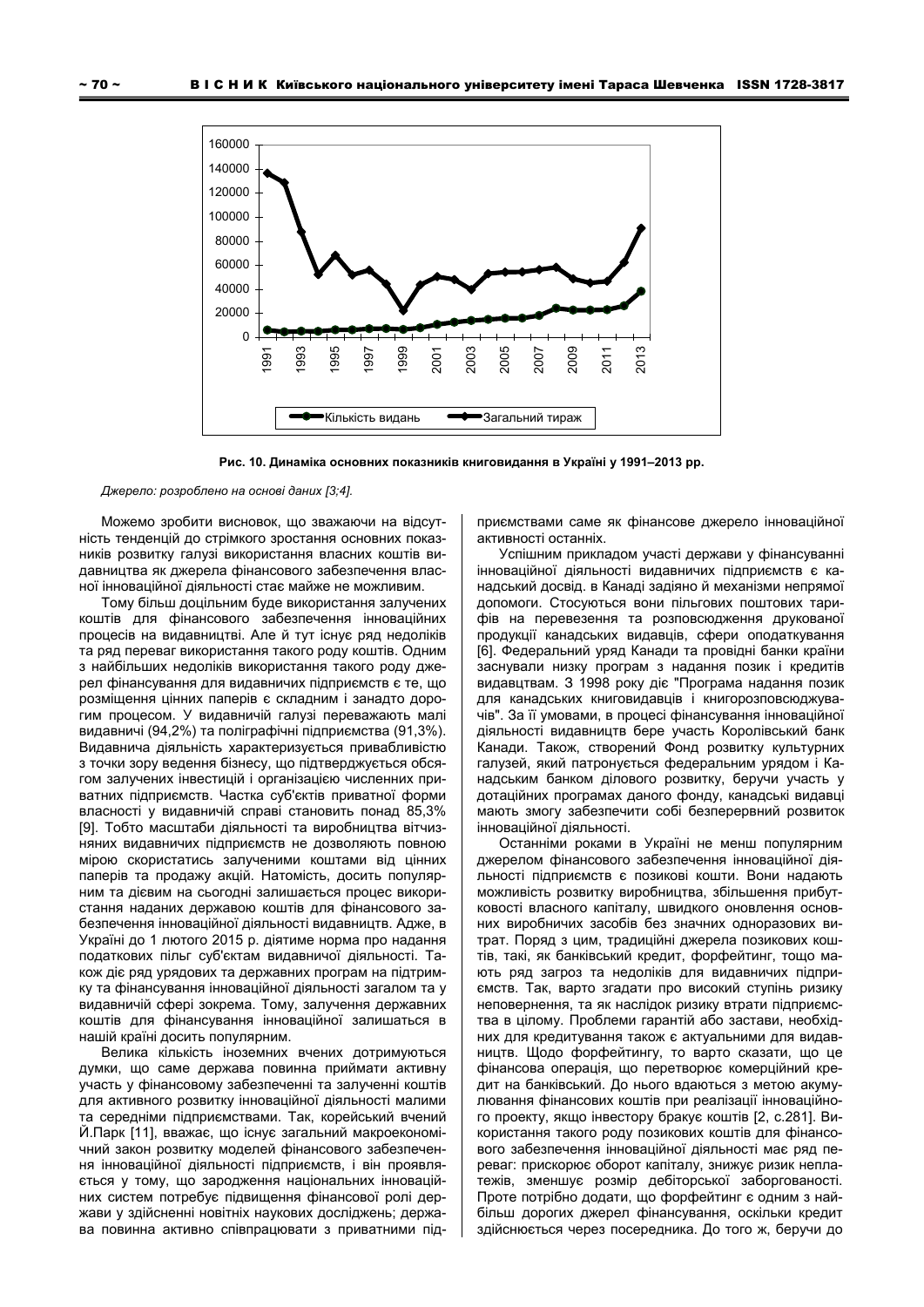уваги особливості діяльності підприємств видавничої галузі, варто наголосити на тому, що застосування форфейтингу для вітчизняних видавничих підприємств, діяльність яких ускладнена певними виробничими обмеженнями та зазвичай розміром підприємства, є не завжди можливою.

Отже, з вищевикладеного матеріалу можна зробити висновок, що сучасні економічні реалії ведення господарської діяльності та особливості притаманні видавничим підприємствам, обумовлюють доцільність використання у якості джерел фінансового забезпечення інноваційної діяльності саме залучені кошти на умовах державного фінансування.

Фінансове забезпечення вилавничих пілприємств за рахунок коштів місцевих бюджетів, спрямовуються у переважній більшості на поліпшення технікотехнологічної бази видавництв. Використання зручних схем лізингових угод за участю держави дозволило приватним видавничим підприємствам придбати сучасну потужну поліграфічну техніку провідних виробників світу, що забезпечило їм відповідний рівень конкурентоспроможності кінцевої продукції.

Пряме державне фінансування, субсидування та кредитне забезпечення діяльності видавничих підприємств, прискорюють здійснення необхідних у цій сфері наукових досліджень. Створення пільгових умов фінансування інноваційної діяльності видавничих підприємств підвищує технічний рівень виробничої бази, стимулює впровадження ними прогресивних технологій та результатів прикладних досліджень і нововведень. І як наслідок, основними видами інноваційної діяльності вітчизняних видавництв є: розробка технологій, розширення раніше освоєних видів друку на базі продуктивніших технологій; створення новітніх систем внутріфірмового управління: придбання патентів, ліцензій і ноухау; інвестиційна діяльність, необхідна для реалізації інноваційних проектів; сертифікація та стандартизація інноваційної продукції, а також затратних поліграфічних матеріалів, необхідних для її виготовлення; видавничий маркетинг і організація ринків збуту інноваційної видавничої продукції; підготовка та перепідготовка кадрів для здійснення такого роду діяльності.

Узагальнюючи вищезазначене, підкреслимо, що основним джерелом фінансового забезпечення інноваційної діяльності видавничих підприємств залишається держава. Однак переважна частина фінансового забезпечення інноваційної діяльності у технологічно розвинутих країнах світу належить приватним інвестиціям.

В сучасних економічних умовах роль держави не повинна обмежуватись непрямими методами, такими, як створення та підтримка сприятливих умов для здійснення інноваційної діяльності видавничими підприємствами. Держава повинна активно використовувати вищезгадані прямі методи забезпечення безперебійного фінансового забезпечення ведення інноваційної діяльності видавничими підприємствами. Адже, відсутність останніх може призвести до:

зменшення обсягів реалізованої видавничої продукції. Зменшення питомої ваги реалізованої інноваційної продукції в загальному обсязі реалізованої видавничої продукції;

зниження рівня загальної інноваційної активності видавничих підприємств, які є представниками малого та середнього бізнесу, що в свою чергу є найбільш масовою, динамічною та гнучкою формою організації господарської діяльності. Тобто зниження рівня їх інноваційної активності призведе до порушення макроекономічного балансу в інноваційній сфері.

З метою удосконалення державних механізмів фінансового забезпечення інноваційної діяльності видавничих підприємств необхідно:

1) розробити комплекс інструментів державного фінансування інноваційної діяльності видавничих підприємств. Як приклад, створити окрему інституцію (наприклад фонд) підтримки інноваційних проектів вітчиз-НЯНИХ ВИДАВНИЦТВ.

2) вдосконалити систему державного управління та контролю за використанням цільових коштів (виявлення ознак неплатоспроможності видавничого підприємства та ознак дій з приховування банкрутства, фіктивного банкрутства чи доведення до банкрутства видавництвами; створення новітньої, електронної системи контролю за дотриманням порядку складання, затвердження та виконання кошторисів і планів державних асигнувань та адресних дотацій видавничим підприємствам; своєчасне внесення змін та поправок до такого роду документів).

3) закріпити на загальнодержавному рівні середньострокові пріоритети інноваційної діяльності у видавничій сфері, що в свою чергу сприятиме концентрації обмежених державних ресурсів на ключових пріоритетних напрямках інноваційного розвитку видавничих підприємств.

Таким чином, основними джерелами фінансового забезпечення інноваційної діяльності вітчизняних видавничих підприємств є прямі державні методи фінансової допомоги видавничим суб'єктам господарювання, серед яких:

• державне замовлення;

• сприяння в процесах ліцензування та патентування;

встановлення квот відносно імпорту зарубіжної видавничої продукції;

• максимальне сприяння в проведенні процесів сертифікації та стандартизації інноваційної видавничої продукції;

пряме інвестиційне забезпечення;

адресні дотації, компенсації та субсидії на інноваційну діяльність.

#### Список використаних джерел

1. Зінько Н. Я. Удосконалення банківського та небанківського фінансування інноваційної діяльності в Україні : дис. на здобуття наук. ступеня канд. екон. наук : спец. 08.00.08 / Н. Я. Зінько. – Львів, 2007. – 198 с.

2. Корольова-Казанська О. Джерела фінансування інноваційних проектів підприємства //Економічний аналіз. – 2010. – Випуск 5. C. 280-283.

3. Мураховський А., Буряк С. Аналітичний огляд випуску друкованої продукції у 2012 році / А. Мураховський, С. Буряк. // Вісн. Кн. палати. - $2013. - Ne4. - C.1-8.$ 

4. Мураховський А., Буряк С. Аналітичний огляд випуску друкованої продукції в 2011 році / А. Мураховський, С. Буряк. // Вісн. Кн. палати. – 2012. – № 5. – С.1-14.

5. Полінкевич О.М. Джерела фінансування інноваційних процесів на промислових підприємстваз // Економічний форум. – №3.- 2011. – С. 52-57.

6. Тимошик М. Книга для автора, редактора, видавця. – К., 2005. 7. Федоренко В. Г. Удосконалення структури фінансового забезпе-

чення інвестиційно-інноваційної діяльності підприємств / В. Г. Федоренко, Ю. Б. Пінчук // Інвестиції: практика та досвід. –2011. – № 17. – С. 3-5. 8. Чабан В. Г. Вибір джерела фінансування інноваційної діяльності

/ В. Г. Чабан //Формування ринкових відносин в Україні. - 2006. - №4. ɋ. 61-64.

9. Швайка Л.А. Економіка видавничо-поліграфічної галузі / Л.А. Швайка, А.М. Штангрет. – Львів: Українська академія друкарства,  $2008. - c.135 - 140.$ 

10*.* Girishankar N. Innovating Development Finance: From Financing Sources to Financial Solutions [Електронний ресурс] / N. Girishankar-. Режим доступу:http://siteresources. worldbank.org/CFPEXT/Resources/ CFP\_Working\_Paper\_No1.pdf.

11. Park Y. A Taxonomy of National Systems of Innovation: R&D Structure of OECD Economies/ Y.Park// Science and Public Policy/ – 1999.  $-$  N<sub>2</sub>26. – P.241-249.

Надійшла до редколегії 07.04.14